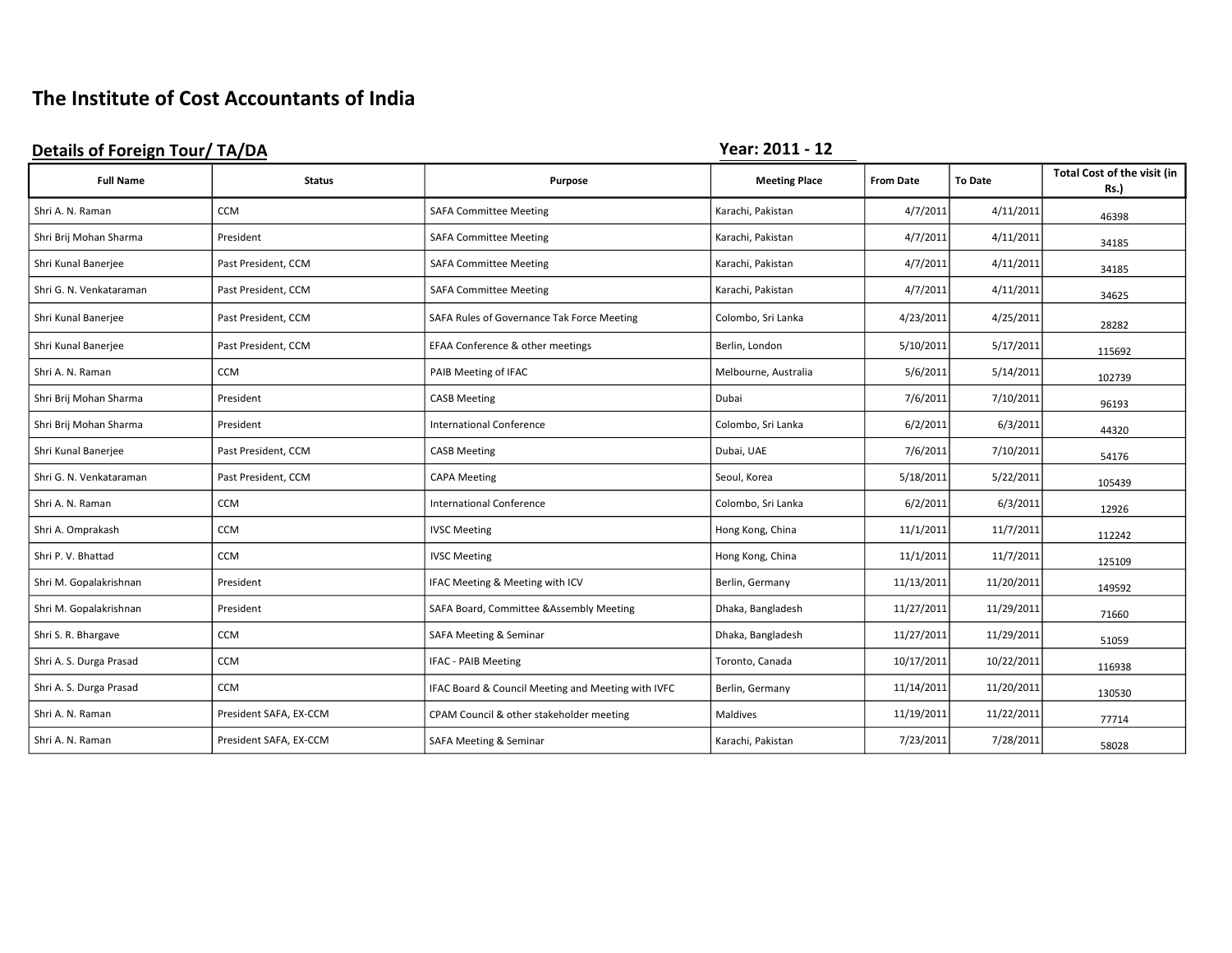| Shri A. N. Raman       | President SAFA, EX-CCM | <b>CAPA Conference &amp; Meeting</b>     | Brisbane, Australia | 9/5/2011   | 9/18/2011  | 132641 |
|------------------------|------------------------|------------------------------------------|---------------------|------------|------------|--------|
| Shri A. N. Raman       | President SAFA, EX-CCM | IFAC - PAIB Meeting                      | Toronto, Canada     | 10/12/2011 | 10/22/2011 | 155775 |
| Shri A. N. Raman       | President SAFA, EX-CCM | Sustainability Programme of ICAP & ICMAP | Karachi, Pakistan   | 11/10/2011 | 11/12/2011 | 48469  |
| Shri A. N. Raman       | President SAFA, EX-CCM | <b>SAFA Meeting &amp; Seminar</b>        | Dhaka, Bangladesh   | 11/25/2011 | 12/2/2011  | 107246 |
| Shri S. C. Mohanty     | <b>CCM</b>             | SAFA Meeting & Seminar                   | Dhaka, Bangladesh   | 11/27/2011 | 11/30/2011 | 41977  |
| Shri Rakesh Singh      | Vice President         | <b>CAPA Conference &amp; Meeting</b>     | Brisbane, Australia | 9/5/2011   | 9/11/2011  | 359098 |
| Shri Brij Mohan Sharma | Past President         | CAPA Conference & Meeting                | Brisbane, Australia | 9/5/2011   | 9/11/2011  | 352290 |
| Shri Rakesh Singh      | Vice President         | Joint Seminar at UAE                     | Dubai, UAE          | 11/10/2011 | 11/12/2011 | 105467 |
| Shri Sanjay Gupta      | <b>CCM</b>             | CAPA Conference & Meeting                | Brisbane, Australia | 9/5/2011   | 9/11/2011  | 380133 |
| Shri Brij Mohan Sharma | Past President         | SAFA Meeting & Seminar                   | Karachi, Pakistan   | 7/25/2011  | 7/26/2011  | 43287  |
| Shri A. Omprakash      | <b>CCM</b>             | SAFA Meeting & Seminar                   | Dhaka, Bangladesh   | 11/27/2011 | 11/29/2011 | 58560  |

### Details of Foreign Tour/ TA/DA TAGE CONSERVERSE PROPERTY AND THE VERTILE PROPERTY OF THE VERTILE OF THE VERTILE

| <b>Full Name</b>            | <b>Status</b>         | Purpose                                                                           | <b>Meeting Place</b> | <b>From Date</b> | <b>To Date</b> | Total Cost of the visit (in<br><b>Rs.)</b> |
|-----------------------------|-----------------------|-----------------------------------------------------------------------------------|----------------------|------------------|----------------|--------------------------------------------|
| Shri TCA Srinivasa Prasad   | <b>CCM</b>            | SAFA Meetings & Conference                                                        | Dhaka, Bangladesh    | 5/1/2012         | 5/5/2012       | 69238                                      |
| Shri TCA Sriniyasa Prasad   | <b>CCM</b>            | SAFA Meetings & Conference                                                        | Colombo, Sri Lanka   | 6/19/2012        | 6/25/2012      | 108737                                     |
| Shri M. Gopalakrishnan      | President             | SAFA Meetings & Conference                                                        | Colombo, Sri Lanka   | 6/20/2012        | 6/23/2012      | 80196                                      |
| Shri P. V. Bhattad          | <b>CCM</b>            | SAFA Meetings & Conference                                                        | Colombo, Sri Lanka   | 6/19/2012        | 6/22/2012      | 69177                                      |
| Shri Suresh Chandra Mohanty | <b>CCM</b>            | SAFA Meetings & Conference                                                        | Colombo, Sri Lanka   | 6/19/2012        | 6/22/2012      | 70571                                      |
| Shri Sanjay Gupta           | <b>CCM</b>            | 3rd Arab-India Partnership Conference - Development<br>through Trade & Investment | Abu Dhabi, UAE       | 5/20/2012        | 5/25/2012      | 116934                                     |
| Shri Suresh Chandra Mohanty | Vice President        | Pakistan - India Management Summit                                                | Lahore, Pakistan     | 9/19/2012        | 9/22/2012      | 75936                                      |
| Shri Sanjay Gupta           | <b>CCM</b>            | Pakistan - India Management Summit                                                | Lahore, Pakistan     | 9/19/2012        | 9/22/2012      | 69404                                      |
| Shri A. Omprakash           | <b>CCM</b>            | SAFA Meetings & Conference                                                        | Dhaka, Bangladesh    | 5/1/2012         | 5/5/2012       | 88331                                      |
| Shri P. V. Bhattad          | <b>CCM</b>            | <b>IVSC Meetings</b>                                                              | Milan, Italy         | 10/23/2012       | 10/28/2012     | 300247                                     |
| Shri Suresh Chandra Mohanty | Vice President        | <b>IVSC Meetings</b>                                                              | Milan, Italy         | 10/24/2012       | 10/28/2012     | 263697                                     |
| Shri Rakesh Singh           | <b>Vice President</b> | SAFA Meetings & Conference                                                        | Dhaka, Bangladesh    | 5/1/2012         | 5/4/2012       | 79952                                      |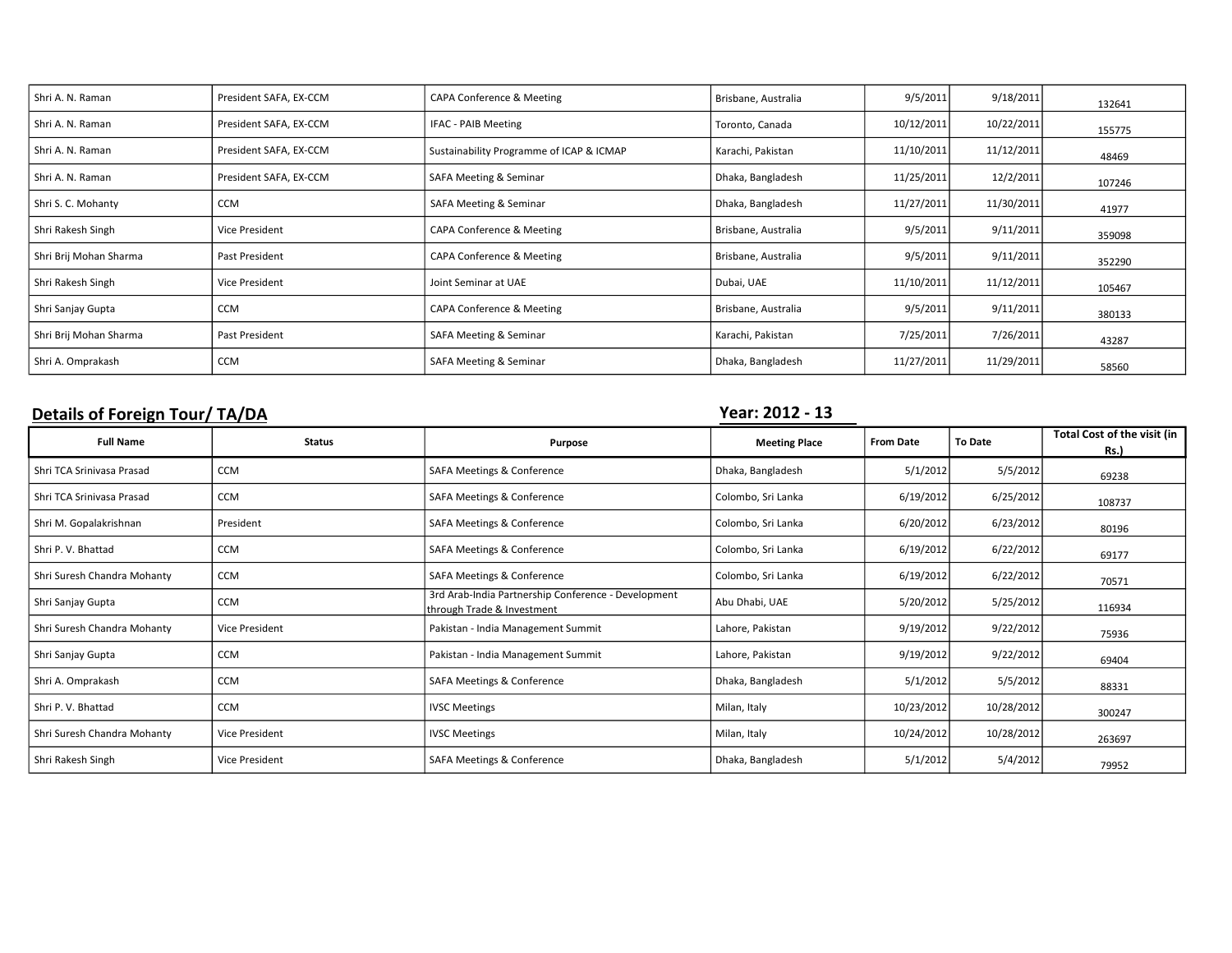| Shri Rakesh Singh           | Vice President                | <b>EFAA Conference</b>                                                                                | Rome, Italy                 | 5/8/2012   | 5/12/2012  | 242330 |
|-----------------------------|-------------------------------|-------------------------------------------------------------------------------------------------------|-----------------------------|------------|------------|--------|
| Shri Rakesh Singh           | <b>Vice President</b>         | CAPA Meetings & Conference                                                                            | Beijing, China              | 5/30/2012  | 6/4/2012   | 213836 |
| Shri Hari Krishan Goel      | CCM                           | CEP International Programme on Strategic Financial<br>Management                                      | Singapore                   | 11/27/2012 | 12/2/2012  | 44976  |
| Shri Rakesh Singh           | President                     | London Global Summit 2012                                                                             | London, UK                  | 10/9/2012  | 10/14/2012 | 330687 |
| Shri Rakesh Singh           | President                     | CAPA Meetings & Conference                                                                            | Colombo, Sri Lanka          | 10/17/2012 | 10/21/2012 | 123385 |
| Shri Suresh Chandra Mohanty | Vice President                | CAPA Meetings & Conference                                                                            | Colombo, Sri Lanka          | 10/18/2012 | 10/21/2012 | 80377  |
| Shri Amit Anand Apte        | CCM                           | CAPA Meetings & Conference                                                                            | Colombo, Sri Lanka          | 10/19/2012 | 10/22/2012 | 61406  |
| Shri A. S. Durga Prasad     | CCM                           | PAIB Cimmittee Meeting of IFAC                                                                        | New York, USA               | 9/12/2012  | 9/19/2012  | 260085 |
| Shri TCA Srinivasa Prasad   | CCM                           | SAFA Meetings & Conference                                                                            | Lahore, Pakistan            | 11/7/2012  | 11/10/2012 | 65339  |
| Shri Rakesh Singh           | President                     | <b>IFAC Council Meeting</b>                                                                           | Cape Town, South Africa     | 11/12/2012 | 11/17/2012 | 237842 |
| Shri Suresh Chandra Mohanty | Vice President                | <b>IFAC Council Meeting</b>                                                                           | Cape Town, South Africa     | 11/12/2012 | 11/17/2012 | 219573 |
| Shri Rakesh Singh           | President                     | A4S Annual Forum & ABN Roundatable Meeting                                                            | London, UK                  | 12/12/2012 | 12/16/2012 | 214348 |
| Shri Rakesh Singh           | President                     | 1st Annual Meeting of cultural diversity platform on<br>Accounting, Financing & Auditing              | Paris, France               | 10/2/2012  | 10/5/2012  | 250547 |
| Shri Rakesh Singh           | President                     | SAFA Board Meeting and Assembly Meeting                                                               | Dhaka, Bangladesh           | 1/12/2013  | 1/13/2013  | 74135  |
| Shri Rakesh Singh           | President                     | Annual Seminar, CMAs - Strategic Decision Makers for<br>Sustainable Growth of Business and Economy    | Dubai, UAE                  | 3/14/2013  | 3/16/2013  | 110822 |
| Shri Sanjay Gupta           | <b>CCM</b>                    | 1st Annual Mt. of CDP on Acct, Fin. & Adt, Mt. with Inst. of<br>Mgt. Dev. & London Global Convention. | Paris, Switzerland & London | 10/2/2012  | 10/13/2012 | 465731 |
| Shri Sanjay Gupta           | CCM                           | <b>MIA Conference</b>                                                                                 | Kuala Lumpur, Malaysia      | 11/25/2012 | 11/29/2012 | 118933 |
| Shri Sanjay Gupta           | CCM                           | Annual Seminar, CMAs - Strategic Decision Makers for<br>Sustainable Growth of Business and Economy    | Dubai, UAE                  | 3/13/2013  | 3/16/2013  | 82493  |
| Shri A. S. Durga Prasad     | <b>CCM</b>                    | PAIB Committee Meeting of IFAC                                                                        | New York, USA               | 3/17/2013  | 4/18/2013  | 226642 |
| Shri A. N. Raman            | Member PAIB Comm & IPP - SAFA | PAIB Committee Meeting of IFAC                                                                        | New York, USA               | 3/9/2013   | 3/21/2013  | 282197 |
| Shri A. N. Raman            | Ex-CCM, Member - PAIB Comm.   | PAIB Cimmittee Meeting of IFAC                                                                        | New York, USA               | 9/11/2012  | 9/16/2012  | 372317 |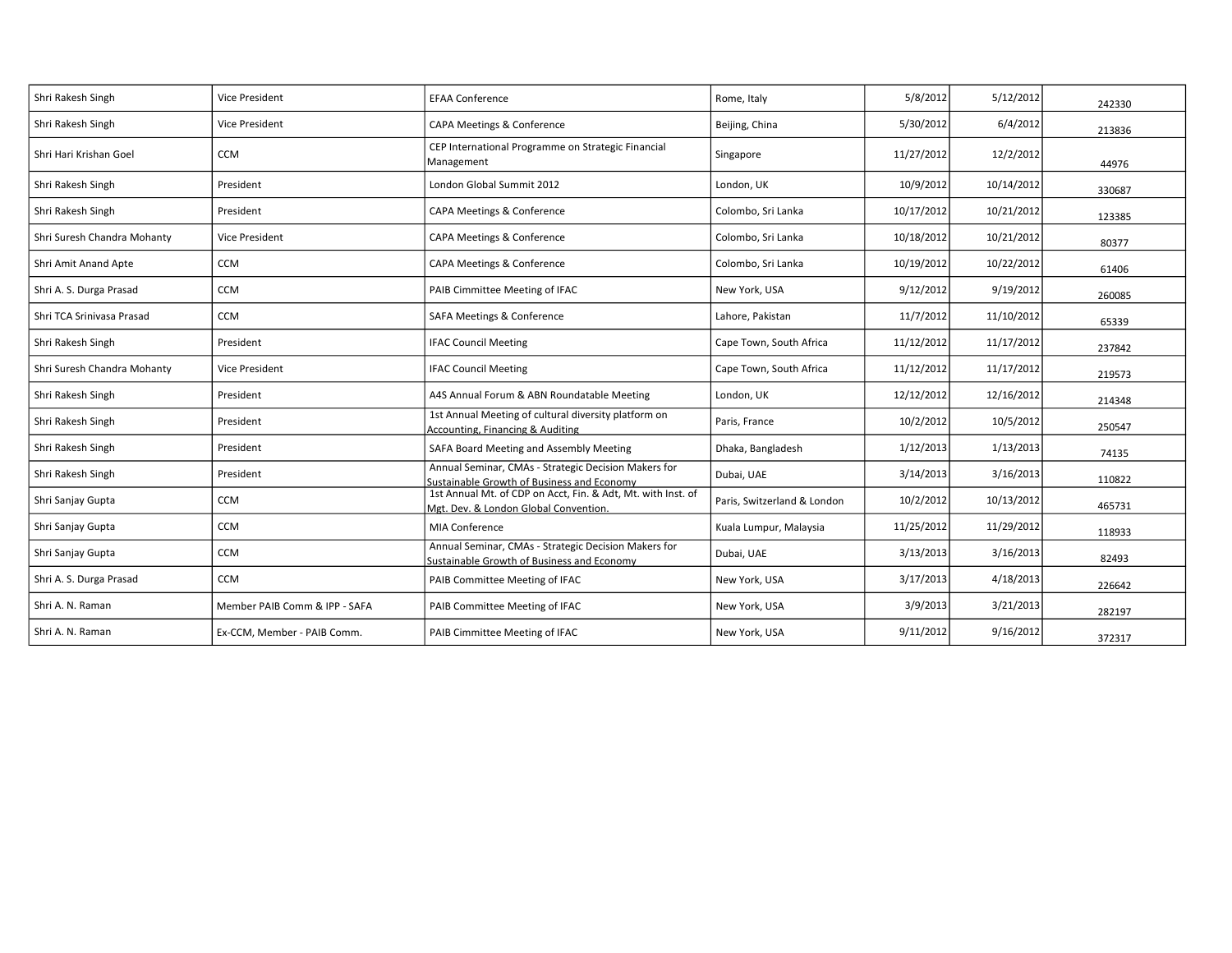#### Details of Foreign Tour/ TA/DA Year: 2013 - 14

| <b>Full Name</b>            | <b>Status</b> | Purpose                                                                                   | <b>Meeting Place</b>  | <b>From Date</b> | <b>To Date</b> | Total Cost of the visit (in<br><b>Rs.)</b> |
|-----------------------------|---------------|-------------------------------------------------------------------------------------------|-----------------------|------------------|----------------|--------------------------------------------|
| Shri TCA Srinivasa Prasad   | <b>CCM</b>    | <b>EFAA Seminar</b>                                                                       | Amsterdam, Netherland | 4/16/2013        | 5/9/2013       | 247434                                     |
| Ms. Aruna Soman             | <b>CCM</b>    | <b>EFAA Seminar</b>                                                                       | Amsterdam, Netherland | 4/16/2013        | 4/20/2013      | 140643                                     |
| Shri Suresh Chandra Mohanty | VP            | Dubai Global Convention & GCC CMA Summit - 2013                                           | Dubai & Bahrain       | 4/30/2013        | 5/4/2013       | 89157                                      |
| Shri S. R. Bhargave         | <b>CCM</b>    | Dubai Global Convention & GCC CMA Summit - 2013                                           | Dubai & Bahrain       | 4/29/2013        | 5/4/2013       | 100998                                     |
| Shri Hari Krishan Goel      | CCM           | CAPA Meetings at Vancouver & Meeting at Canada Overseas<br>Center                         | Vancouver & Toronto   | 5/21/2013        | 6/13/2013      | 430333                                     |
| Shri Rakesh Singh           | President     | CAPA Meetings at Vancouver & Meeting at Canada Overseas<br>Center                         | Vancouver & Toronto   | 5/22/2013        | 5/28/2013      | 392278                                     |
| Shri P. V. Bhattad          | <b>CCM</b>    | CAPA Meetings at Vancouver & Meeting at Canada Overseas<br>Center                         | Vancouver & Toronto   | 5/21/2013        | 5/29/2013      | 409961                                     |
| Shri PVS Jagan Mohan Rao    | CCM           | GCC CMA Summit - 2013                                                                     | Bahrain               | 5/1/2013         | 5/4/2013       | 88268                                      |
| Shri TCA Srinivasa Prasad   | <b>CCM</b>    | <b>SAFA Meetings</b>                                                                      | Colombo, Sri Lanka    | 6/16/2013        | 6/20/2013      | 77543                                      |
| Shri Suresh Chandra Mohanty | VP            | <b>SAFA Meetings</b>                                                                      | Colombo, Sri Lanka    | 6/16/2013        | 6/18/2013      | 69998                                      |
| Shri Sanjay Gupta           | <b>CCM</b>    | <b>SAFA Meetings</b>                                                                      | Colombo, Sri Lanka    | 6/16/2013        | 6/19/2013      | 77505                                      |
| Shri Suresh Chandra Mohanty | President     | <b>SAFA Events</b>                                                                        | Dhaka, Bangladesh     | 10/9/2013        | 10/12/2013     | 74134                                      |
| Shri PVS Jagan Mohan Rao    | <b>CCM</b>    | <b>SAFA Events</b>                                                                        | Dhaka, Bangladesh     | 10/10/2013       | 10/11/2013     | 50472                                      |
| Shri TCA Srinivasa Prasad   | <b>CCM</b>    | Launch of CCA at Colombo                                                                  | Colombo, Sri Lanka    | 11/7/2013        | 11/9/2013      | 46536                                      |
| Shri Rakesh Singh           | President     | Interact with the officials of US Government Agencies and<br><b>Regulatory Authorites</b> | Washington, USA       | 6/12/2013        | 6/17/2013      | 320733                                     |
| Shri Rakesh Singh           | President     | 2nd Meeting of The Indo-Netherlands JWGon Corporate<br>Governance & CSR                   | Hague, Netherlands    | 7/10/2013        | 7/14/2013      | 229065                                     |
| Shri Rakesh Singh           | CCM, IPP      | ICMAB Workshop at Dhaka                                                                   | Dhaka, Bangladesh     | 9/11/2013        | 9/14/2013      | 51462                                      |
| Shri Rakesh Singh           | CCM, IPP      | <b>IOD Conference</b>                                                                     | London, UK            | 10/1/2013        | 10/5/2013      | 317102                                     |
| Shri Rakesh Singh           | CCM, IPP      | SAFA Events & Members Meet on Cost Audit                                                  | Dhaka & Chittagong    | 10/9/2013        | 10/13/2013     | 79821                                      |
| Shri PVS Jagan Mohan Rao    | CCM           | <b>UNCTAD ISAR Conference</b>                                                             | Geneva, Switzerland   | 11/5/2013        | 11/10/2013     | 330339                                     |
| Shri Suresh Chandra Mohanty | President     | SAFA Events & ICAO CFO Conference                                                         | Karachi, Pakistan     | 3/8/2014         | 3/12/2014      | 77091                                      |
| Shri Sanjay Gupta           | <b>CCM</b>    | Dubai Global Convention & GCC - CMA Summit - 2013                                         | Dubai & Bahrain       | 4/28/2013        | 5/4/2013       | 98628                                      |
| Shri Sanjay Gupta           | <b>CCM</b>    | GRI Global Conference on sustainability                                                   | Amsterdam, Netherland | 5/18/2013        | 5/31/2013      | 297530                                     |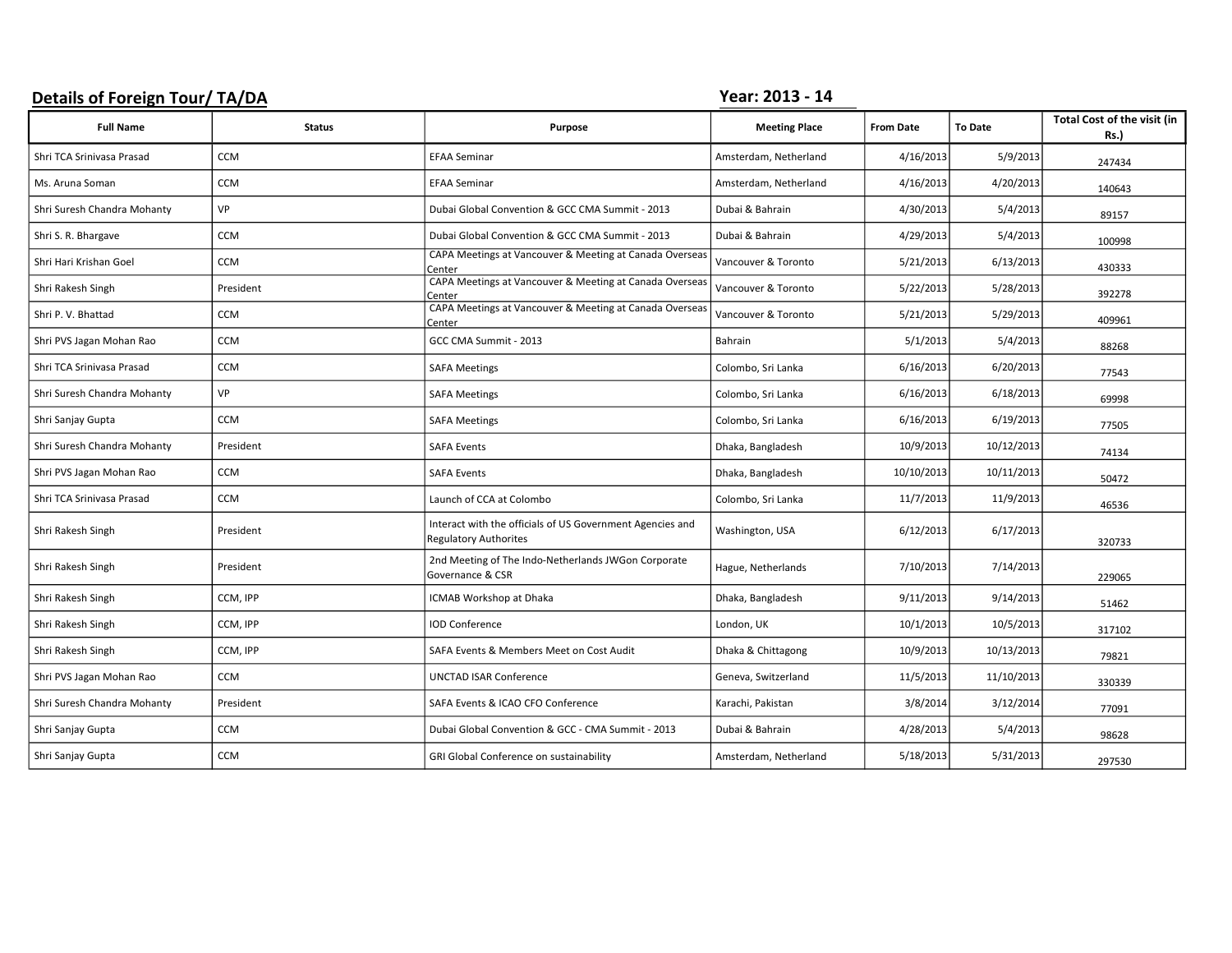| Shri Sanjay Gupta       | <b>CCM</b>     | SAFA Events & Members Meet on Cost Audit | Dhaka & Chittagong    | 10/10/2013 | 10/13/2013 | 82202  |
|-------------------------|----------------|------------------------------------------|-----------------------|------------|------------|--------|
| Shri Sanjay Gupta       | <b>CCM</b>     | UNCTAD ISAR Conference                   | Geneva, Switzerland   | 11/5/2013  | 11/11/2013 | 309277 |
| Shri Amit Anand Apte    | <b>CCM</b>     | l GRI Global Conference                  | Amsterdam, Netherland | 5/22/2013  | 5/31/2013  | 288074 |
| Shri A. S. Durga Prasad | Vice President | IFAC - PAIB Committee Meeting            | New York, USA         | 3/23/2014  | 3/25/2014  | 64636  |

### Details of Foreign Tour/ TA/DA TAGES AND THE SERVICE OF THE SERVICE OF THE SERVICE OF THE SERVICE OF THE SERVICE OF THE SERVICE OF THE SERVICE OF THE SERVICE OF THE SERVICE OF THE SERVICE OF THE SERVICE OF THE SERVICE OF T

| <b>Full Name</b>            | <b>Status</b>                     | Purpose                                                               | <b>Meeting Place</b>         | <b>From Date</b> | <b>To Date</b> | Total Cost of the visit (in<br><b>Rs.)</b> |
|-----------------------------|-----------------------------------|-----------------------------------------------------------------------|------------------------------|------------------|----------------|--------------------------------------------|
| Shri Suresh Chandra Mohanty | President                         | Meeting with ICMAP and SAFA Comm., Board & Assembly<br>Meetings       | Islamabad, Pakistan          | 30/04/14         | 5/5/2014       | 95413                                      |
| Shri TCA Srinivasa Prasad   | CCM                               | <b>SAFA Events</b>                                                    | Islamabad, Pakistan          | 4/30/2014        | 5/5/2014       | 96581                                      |
| Shri DLS Sreshti            | CCM                               | SAFA Committee & other meetings                                       | Islamabad, Pakistan          | 30/04/14         | 5/5/2014       | 96116                                      |
| Shri Suresh Chandra Mohanty | President                         | CAPA Committee & Board Meeting                                        | Colombo, Sri Lanka           | 5/21/2014        | 5/24/2014      | 64576                                      |
| Shri A S Durga Prasad       | Vice President                    | CAPA Committee & Board Meeting                                        | Colombo, Sri Lanka           | 5/21/2014        | 5/24/2014      | 62984                                      |
| Shri Rakesh Singh           | IPP, CCM                          | CAPA Committee & Board Meeting                                        | Colombo, Sri Lanka           | 5/21/2014        | 5/24/2014      | 67385                                      |
| Shri P. V. Bhattad          | CCM                               | CAPA Committee & Board Meeting                                        | Colombo, Sri Lanka           | 5/21/2014        | 5/23/2014      | 54248                                      |
| Shri Sanjay Gupta           | CCM                               | CAPA Committee & Board Meeting                                        | Colombo, Sri Lanka           | 5/21/2014        | 5/24/2014      | 67384                                      |
| Shri Suresh Chandra Mohanty | President                         | MOU with IMA, Seminar of ACOCA, Seminar of TCOCA,<br>Meeting with CPA | Newark, Washington & Toronto | 6/17/2014        | 6/24/2014      | 404151                                     |
| Shri Sanjay Gupta           | CCM                               | <b>GCC-CMA Summit</b>                                                 | Bahrain                      | 6/3/2014         | 6/7/2014       | 105697                                     |
| Shri PVS Jagan Mohan Rao    | <b>CCM</b>                        | <b>SAFA Meetings</b>                                                  | Male, Maldives               | 6/7/2014         | 6/11/2014      | 82076                                      |
| Shri Sanjay Gupta           | <b>CCM</b>                        | MOU with IMA, Seminar of ACOCA, Seminar of TCOCA,<br>Meeting with CPA | Newark, Washington & Toronto | 6/17/2014        | 6/29/2014      | 432783                                     |
| Shri A. N. Raman            | Institute's Nominee, Ex-CCM       | <b>IFAC - PAIB Meeting</b>                                            | Newyork, USA                 | 9/21/2014        | 9/25/2014      | 323425                                     |
| Shri A S Durga Prasad       | President                         | London Global convention                                              | London, UK                   | 10/26/2014       | 10/30/2014     | 225486                                     |
| Shri Rakesh Singh           | Past President, CCM               | <b>CAPA Event</b>                                                     | Rome, Italy                  | 11/8/2014        | 11/11/2014     | 288960                                     |
| Shri S. R. Bhargave         | <b>CCM</b>                        | <b>SAFA Events</b>                                                    | Male, Maldives               | 6/7/2014         | 6/11/2014      | 103701                                     |
| Shri Sanjay Gupta           | <b>CCM</b>                        | The Accounting for Sustainability (A4S) Meeting                       | London, UK                   | 12/10/2014       | 12/15/2014     | 239378                                     |
| Shri A. N. Raman            | PP-SAFA, Member PAIB-IFAC, EX-CCM | IFAC - PAIB Meeting                                                   | Brussels, Belgium            | 3/22/2015        | 3/26/2015      | 275524                                     |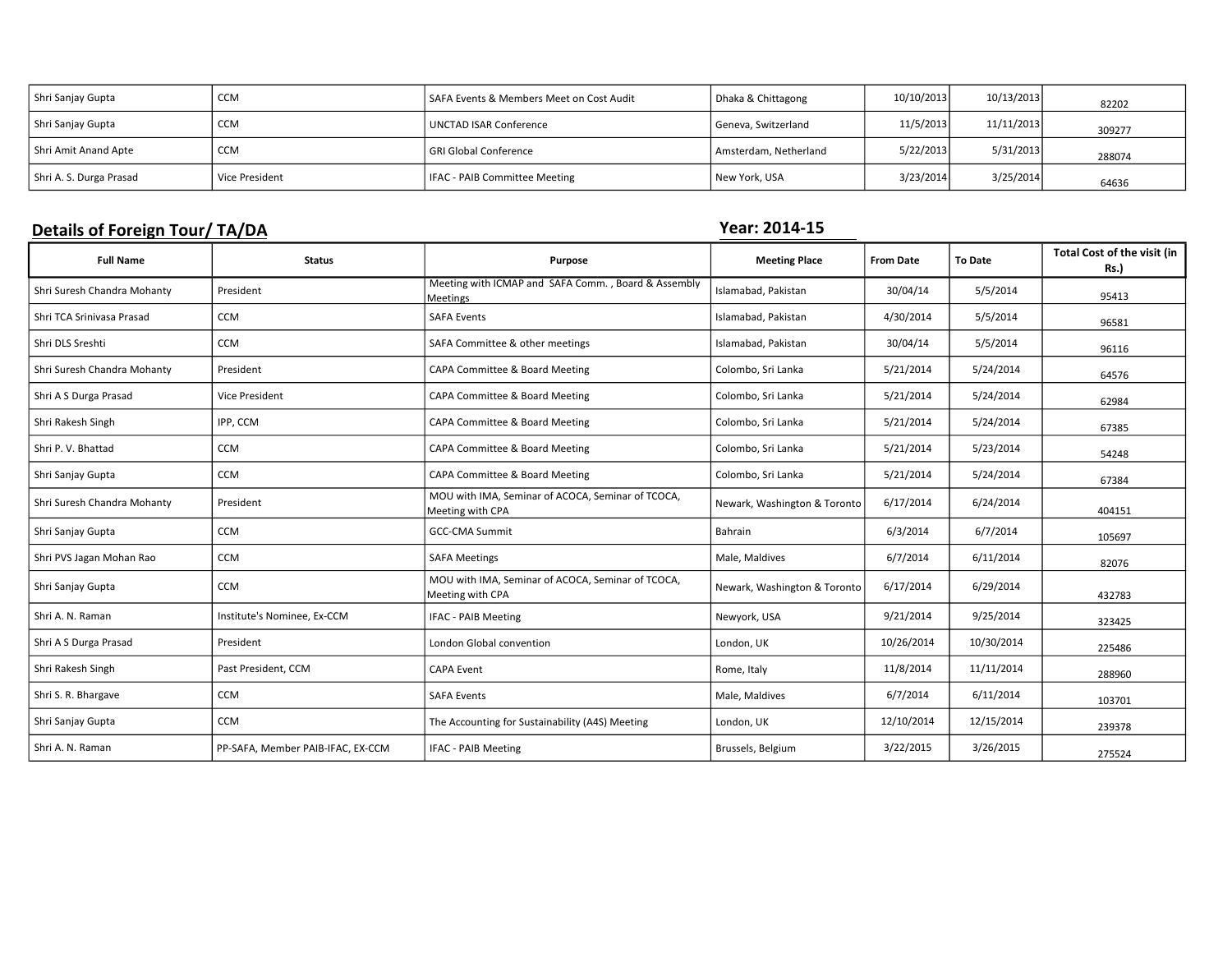## Details of Foreign Tour/ TA/DA The Contract of Table 10 and Table 10 and Table 10 and Table 10 and Table 10 and Table 10 and Table 10 and Table 10 and Table 10 and Table 10 and Table 10 and Table 10 and Table 10 and Table

| <b>Full Name</b>         | <b>Status</b>                 | Purpose                                                                                                                   | <b>Meeting Place</b>             | <b>From Date</b> | <b>To Date</b> | Total Cost of the visit (in<br>Rs.) |
|--------------------------|-------------------------------|---------------------------------------------------------------------------------------------------------------------------|----------------------------------|------------------|----------------|-------------------------------------|
| Shri A. S. Durga Prasad  | President                     | Official meeting with CIMA, ACCA & A4S                                                                                    | London, UK                       | 5/10/2015        | 5/14/2015      | 275188                              |
| Shri Rakesh Singh        | Past President, CCM           | <b>CAPA Meeting</b>                                                                                                       | Tokyo, Japan                     | 5/28/2015        | 5/30/2015      | 214274                              |
| Shri A. S. Durga Prasad  | President                     | Meeting with IMA - USA, American Overseas Centre event<br>and Toronto Overseas Centre events & meeting with CPA<br>Canada | Newyork, Washington, Toronto     | 6/5/2015         | 6/17/2015      | 299699                              |
| Shri M. Gopalakrishnan   | <b>CCM</b>                    | CAM - I Meeting at Toronto, IMA-USA Meeting at Newyork &<br>American Overseas Centre's event at Washington                | Toronto, Newyork &<br>Washington | 6/6/2015         | 6/15/2015      | 473158                              |
| Shri Hari Krishan Goel   | <b>CCM</b>                    | American Overseas Centre's event and Toronto Overseas<br>Centre events & meeting with CPA Canada                          | Washington & Toronto             | 6/11/2015        | 6/24/2015      | 290693                              |
| Shri Sanjay Gupta        | <b>CCM</b>                    | GCC CMA summit - 2015                                                                                                     | Bahrain                          | 6/9/2015         | 6/13/2015      | 96014                               |
| Shri Iyyanadar Ashok     | <b>CCM</b>                    | SAFA Board Meeting & Conference                                                                                           | Colombo, Sri Lanka               | 7/25/2015        | 7/28/2015      | 70640                               |
| Shri Pichumani Raju Iyer | <b>CCM</b>                    | SAFA Board Meeting & Conference                                                                                           | Colombo, Sri Lanka               | 7/25/2015        | 7/28/2015      | 71085                               |
| Shri A. S. Durga Prasad  | Past President, Tech. Advisor | <b>PAIB Committee Meeting</b>                                                                                             | Newyork, USA                     | 9/17/2015        | 10/11/2015     | 315034                              |
| Shri PVS Jagan Mohan Rao | <b>CCM</b>                    | SAFA Board Meeting & Conference                                                                                           | Colombo, Sri Lanka               | 7/25/2015        | 7/29/2015      | 88432                               |
| Shri Vijender Sharma     | <b>CCM</b>                    | CAPA Meetings & Conference                                                                                                | Seoul, Korea                     | 10/24/2015       | 10/30/2015     | 243619                              |
| Shri Pichumani Raju Iyer | <b>CCM</b>                    | CAPA Meetings & Conference                                                                                                | Seoul, Korea                     | 10/24/2015       | 10/30/2015     | 243019                              |
| Shri Rakesh Singh        | Past President                | CAPA Meetings & Conference                                                                                                | Seoul, Korea                     | 10/24/2015       | 10/30/2015     | 248291                              |
| Shri Sanjay Gupta        | <b>CCM</b>                    | PAIB Committee Meeting of IFAC                                                                                            | Newyork, USA                     | 9/20/2015        | 9/28/2015      | 333598                              |
| Shri Sanjay Gupta        | <b>CCM</b>                    | A4S Summit and Meeting with ACCA                                                                                          | London, UK                       | 12/8/2015        | 12/14/2015     | 270263                              |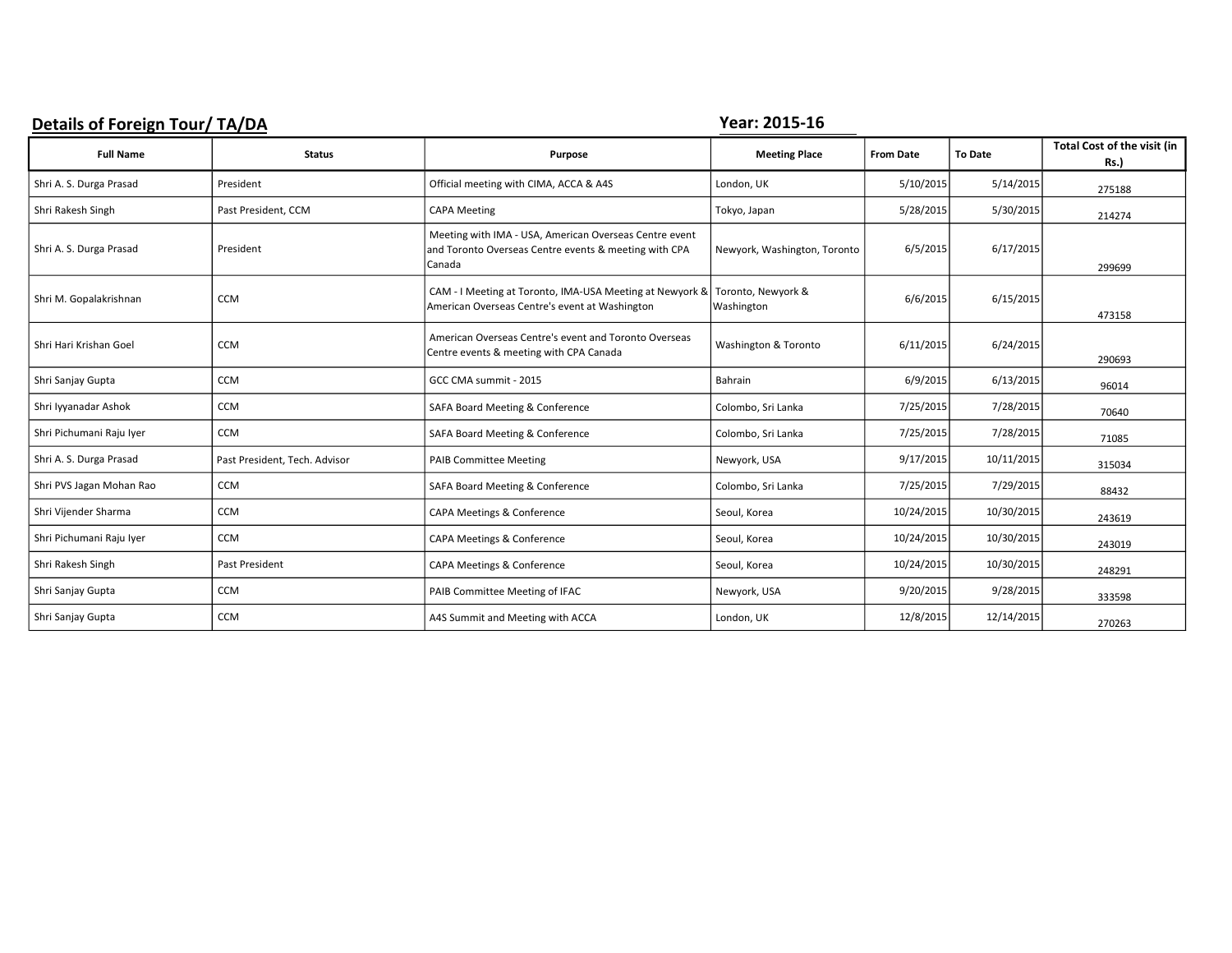### Details of Foreign Tour/ TA/DA TAGE TO THE SERVICE OF THE SERVICE OF THE SERVICE OF THE SERVICE OF THE SERVICE OF THE SERVICE OF THE SERVICE OF THE SERVICE OF THE SERVICE OF THE SERVICE OF THE SERVICE OF THE SERVICE OF THE

| <b>Full Name</b>         | <b>Status</b>         | Purpose                                                                                                                                       | <b>Meeting Place</b>                | <b>From Date</b> | <b>To Date</b> | Total Cost of the visit (in<br><b>Rs.)</b> |
|--------------------------|-----------------------|-----------------------------------------------------------------------------------------------------------------------------------------------|-------------------------------------|------------------|----------------|--------------------------------------------|
| Shri P. V. Bhattad       | President             | CAPA events                                                                                                                                   | Kualalumpur, Malaysia               | 5/14/2016        | 5/18/2016      | 106715                                     |
| Shri Rakesh Singh        | Past President        | CAPA events                                                                                                                                   | Kualalumpur, Malaysia               | 5/14/2016        | 5/18/2016      | 106409                                     |
| Shri Amit Anand Apte     | <b>CCM</b>            | <b>IOD Global Convention</b>                                                                                                                  | London, UK                          | 10/16/2016       | 10/21/2016     | 370325                                     |
| Shri P. Raju Iyer        | CCM                   | ICMAB Cost Audit Workshop                                                                                                                     | Dhaka & Chittagong at<br>Bangladesh | 11/16/2016       | 11/20/2016     | 27772                                      |
| Shri Sanjay Gupta        | <b>Vice President</b> | IFAC-PAIB Meeting and ICAP International Conference                                                                                           | Dubai, UAE                          | 9/27/2016        | 10/1/2016      | 160511                                     |
| Shri PVS Jagan Mohan Rao | CCM                   | IFAC-PAIB Meeting and ICAP International Conference                                                                                           | Dubai, UAE                          | 9/28/2016        | 10/1/2016      | 110622                                     |
| Shri Papa Rao Sunkara    | <b>CCM</b>            | <b>SAFA Events</b>                                                                                                                            | Colombo, Srilanka                   | 11/2/2016        | 11/7/2016      | 78388                                      |
| Shri Iyyanadar Ashok     | <b>CCM</b>            | <b>SAFA Events</b>                                                                                                                            | Colombo, Srilanka                   | 11/3/2016        | 11/5/2016      | 81471                                      |
| Shri PVS Jagan Mohan Rao | CCM                   | <b>SAFA Events</b>                                                                                                                            | Colombo, Srilanka                   | 11/2/2016        | 11/6/2016      | 93726                                      |
| Shri Sanjay Gupta        | <b>Vice President</b> | Meeting with ISDC, signing MOU with CIPFA, Global round<br>Table Meet and meeting with CIMA and ACCA at London                                | London, UK                          | 1/22/2017        | 1/26/2017      | 46962                                      |
| Shri H. Padmanabhan      | <b>CCM</b>            | Meeting with ISDC, signing MOU with CIPFA, Global round<br>Table Meet and meeting with CIMA and ACCA at London                                | London, UK                          | 1/21/2017        | 1/27/2017      | 73875                                      |
| Shri Sanjay Gupta        | <b>Vice President</b> | Meeting with The Institute of CMA Srilanka, Public Utilities<br>Commission, Telecom regulatory Authority & Ceylon<br><b>Electricity Board</b> | Colombo, Srilanka                   | 2/26/2017        | 3/1/2017       | 139944                                     |
| Shri H. Padmanabhan      | <b>CCM</b>            | Meeting with The Institute of CMA Srilanka, Public Utilities<br>Commission, Telecom regulatory Authority & Ceylon<br><b>Electricity Board</b> | Colombo, Srilanka                   | 2/26/2017        | 3/1/2017       | 89400                                      |
| Shri Niranjan Mishra     | CCM                   | <b>SAFA Events</b>                                                                                                                            | Dhaka, Bangladesh                   | 1/25/2017        | 1/30/2017      | 87612                                      |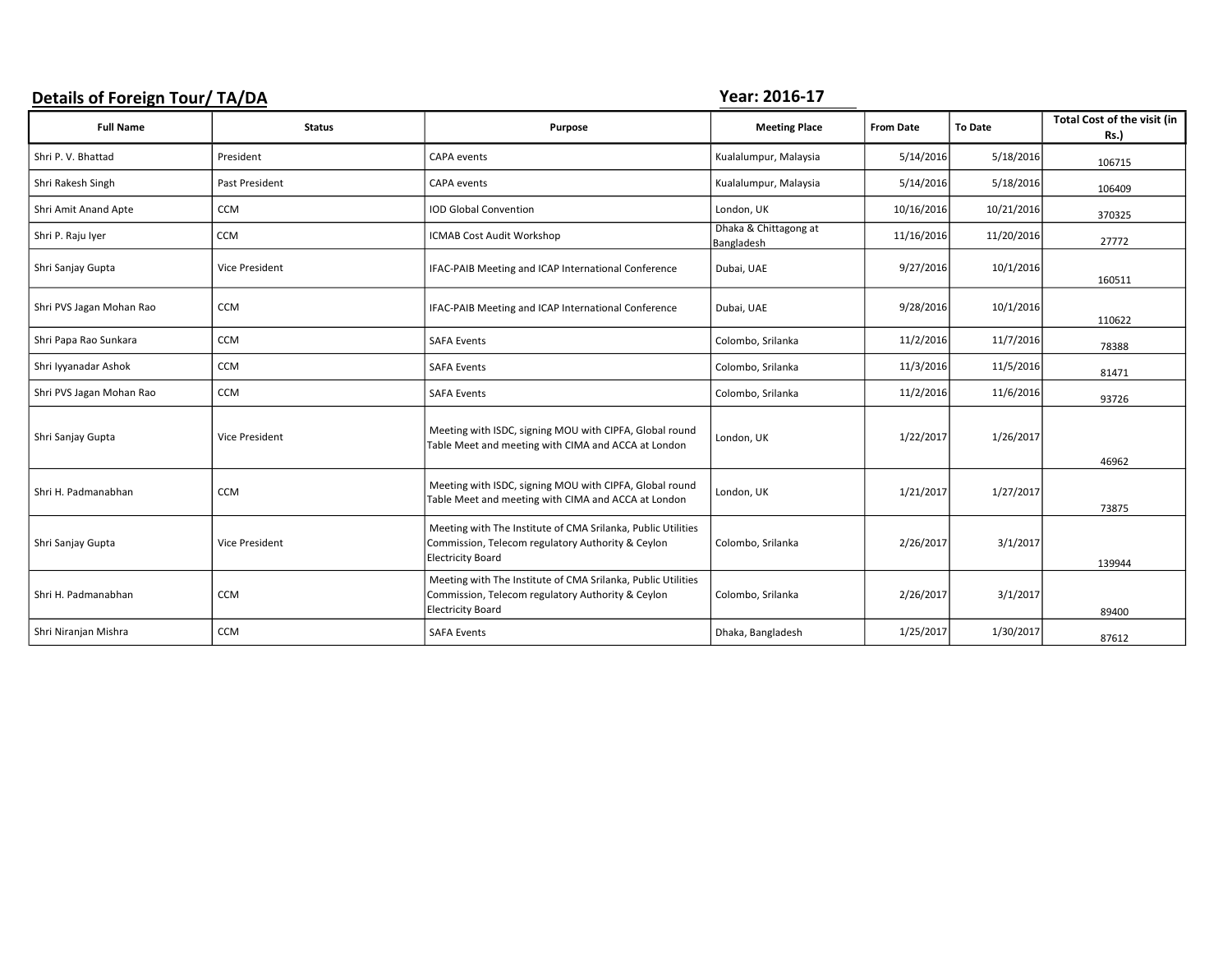### Details of Foreign Tour/ TA/DA TAGE AND THE SERVICE OF THE SERVICE OF THE SERVICE OF THE SERVICE OF THE SERVICE OF THE SERVICE OF THE SERVICE OF THE SERVICE OF THE SERVICE OF THE SERVICE OF THE SERVICE OF THE SERVICE OF TH

| <b>Full Name</b>         | <b>Status</b>                          | Purpose                                                                                                                  | <b>Meeting Place</b>  | <b>From Date</b> | <b>To Date</b> | Total Cost of the visit (in<br><b>Rs.)</b> |
|--------------------------|----------------------------------------|--------------------------------------------------------------------------------------------------------------------------|-----------------------|------------------|----------------|--------------------------------------------|
| Shri Sanjay Gupta        | <b>Vice President</b>                  | Meeting of PAIB Committee of IFAC                                                                                        | New York, USA         | 3/25/2017        | 4/2/2017       | 353773                                     |
| Shri PVS Jagan Mohan Rao | <b>CCM</b>                             | Meeting of PAIB Committee of IFAC                                                                                        | New York, USA         | 3/26/2017        | 4/21/2017      | 424673                                     |
| Shri Rakesh Singh        | Past President & Chairman, CAG of CAPA | <b>CAPA Meeting</b>                                                                                                      | Beijing, Chaina       | 5/23/2017        | 5/27/2017      | 195829                                     |
| Shri Amit Anand Apte     | <b>CCM</b>                             | <b>ICMA Pakistan Conference</b>                                                                                          | Dubai, UAE            | 11/3/2017        | 11/6/2017      | 61930                                      |
| Shri P. Raju Iyer        | <b>CCM</b>                             | <b>CAPA Events</b>                                                                                                       | Kuala Lumpur          | 11/8/2017        | 11/12/2017     | 79757                                      |
| Shri Amit Anand Apte     | <b>CCM</b>                             | SAFA Meeting & Events                                                                                                    | Colombo, Sri Lanka    | 10/29/2017       | 11/2/2017      | 80386                                      |
| Shri PVS Jagan Mohan Rao | <b>CCM</b>                             | SAFA Meeting & Events                                                                                                    | Colombo, Sri Lanka    | 10/29/2017       | 11/2/2017      | 88733                                      |
| Shri I.Ashoke            | <b>CCM</b>                             | <b>IFAC Council Meeting</b>                                                                                              | Belgium               | 11/14/2017       | 11/17/2017     | 326410                                     |
| Shri Manas Kumar Thakur  | IPP, CCM                               | India-Singapore Bridge Conclave                                                                                          | Singapore             | 1/4/2018         | 1/9/2018       | 138624                                     |
| Shri Sanjay Gupta        | President                              | India-Singapore Bridge Conclave                                                                                          | Singapore             | 1/4/2018         | 1/8/2018       | 254768                                     |
| Shri Sanjay Gupta        | President                              | Conference by the IIRC                                                                                                   | Amsterdam, Netherland | 10/11/2017       | 10/15/2017     | 231819                                     |
| Shri Sanjay Gupta        | President                              | Global Managemant Accounting Conference (GMAC) by<br>Institute of Cost and Management Accountants of Pakistan<br>(ICMAP) | Dubai, UAE            | 11/3/2017        | 11/6/2017      | 143064                                     |
| Shri Amit Anand Apte     | <b>CCM</b>                             | PAIB Committee of IFAC meeting                                                                                           | New York, USA         | 3/24/2018        | 3/29/2018      | 412962                                     |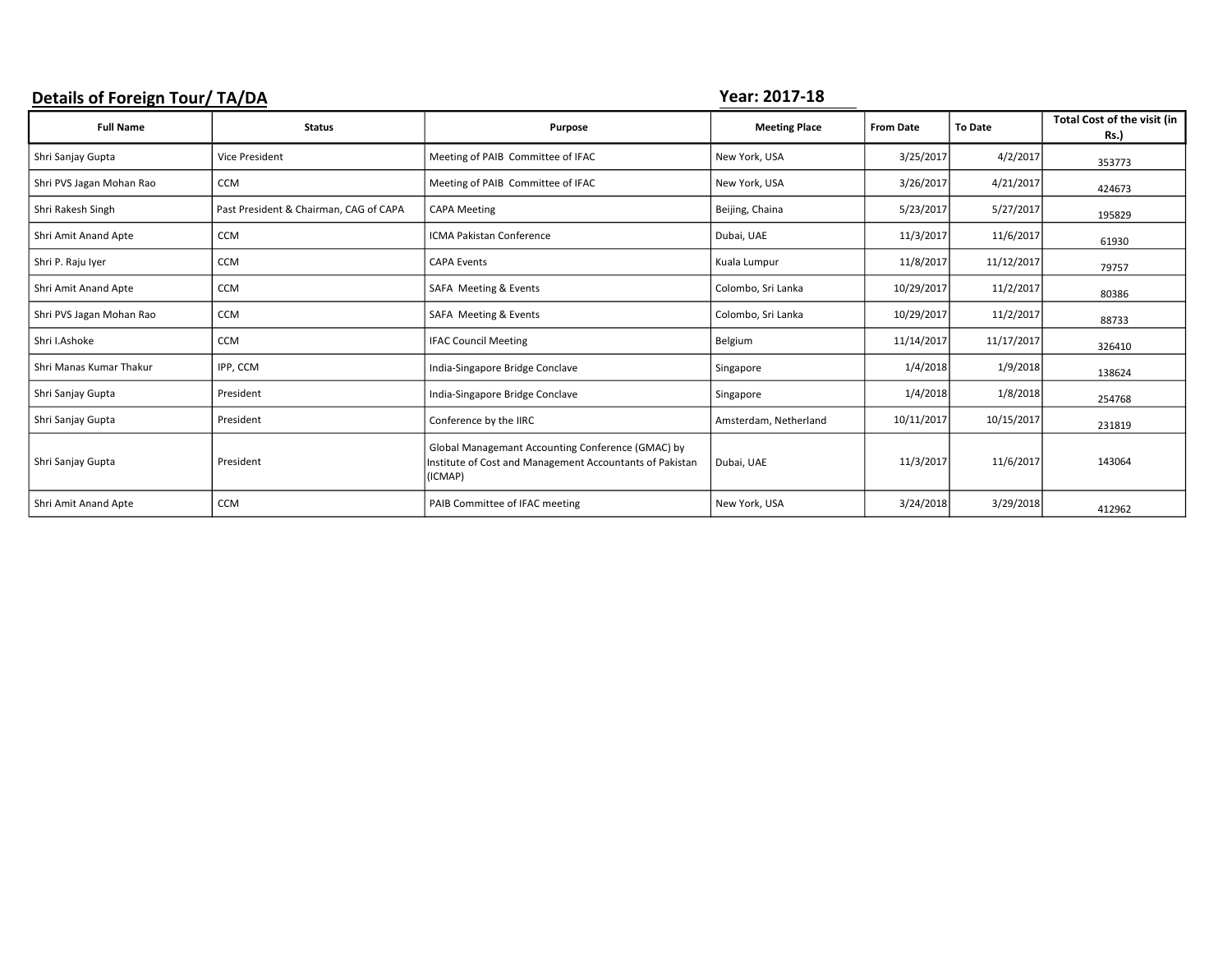#### Details of Foreign Tour/ TA/DA TAGE CONSERVERSE PROPERTY AND THE VERTILE OF PROPERTY AND THE VERTILE OF PROPERTY

| <b>Full Name</b>           | <b>Status</b>        | Purpose                                                                  | <b>Meeting Place</b> | <b>From Date</b> | <b>To Date</b> | Total Cost of the visit (in<br>Rs.) |
|----------------------------|----------------------|--------------------------------------------------------------------------|----------------------|------------------|----------------|-------------------------------------|
| Shri Balwinder Singh       | <b>CCM</b>           | Dubai Global convention organised by IOD                                 | Dubai                | 4/16/2018        | 4/21/2018      | 136583                              |
| Shri Sanjay Gupta          | IPP, CCM             | Dubai Global convention organised by IOD                                 | Dubai                | 4/16/2018        | 4/20/2018      | 199576                              |
| Shri I.Ashok               | <b>CCM</b>           | Dubai Global convention organised by IOD                                 | Dubai                | 4/16/2018        | 4/20/2018      | 139024                              |
| Shri Sanjay Gupta          | IPP, CCM             | <b>INSOL Annual conference at New York and Members Meet</b><br>at Canada | New York & Canada    | 4/28/2018        | 5/3/2018       | 537145                              |
| Shri P.Raju Iyer           | <b>CCM</b>           | <b>INSOL Annual conference at New York</b>                               | <b>New York</b>      | 4/28/2018        | 5/5/2018       | 521009                              |
| Shri Sanjay Gupta          | IPP, CCM             | PSFMC meeting and events of CAPA                                         | Hanoi, Vietnam       | 8/11/2018        | 8/19/2018      | 227536                              |
| Shri P.Raju Iyer           | <b>CCM</b>           | <b>CIPFA Internation Conference</b>                                      | Abu Dhabi            | 9/22/2018        | 9/25/2018      | 86953                               |
| Shri PVS Jagan Mohan Rao   | <b>CCM</b>           | SAFA meeting and events                                                  | Karachi              | 9/22/2018        | 9/26/2018      | 454233                              |
| Shri PVS Jagan Mohan Rao   | <b>CCM</b>           | <b>IFAC PAIB Committee Meeting</b>                                       | Singapoe             | 9/26/2018        | 9/28/2018      | 119637                              |
| Shri Amit Anand Apte       | President            | Pre-conference Technical session, SAFA Committee                         | Dhaka & Singapore    | 9/22/2018        | 9/28/2018      | 416859                              |
| Shri Amit Anand Apte       | President            | SAFA meetings & events                                                   | Colombo              | 10/18/2018       | 10/20/2018     | 108741                              |
| Shri PVS Jagan Mohan Rao   | CCM                  | SAFA meetings & events                                                   | Sri Lanka            | 10/16/2018       | 10/20/2018     | 86140                               |
| Shri Sanjay Gupta          | IPP, CCM             | London Global Convention                                                 | London               | 10/23/2018       | 10/26/2018     | 454540                              |
| Shri Amit Anand Apte       | President            | IFAC Council, Board Meeting, WCOA events Programme                       | Sydney               | 10/30/2018       | 11/8/2018      | 470060                              |
| Shri Sanjay Gupta          | IPP, CCM             | IFAC Council, Board Meeting, WCOA events Programme                       | Sydney               | 10/30/2018       | 11/8/2018      | 733624                              |
| Shri Sanjay Gupta          | IPP, CCM             | International Road Show on IBC                                           | New York             | 12/4/2018        | 12/9/2018      | 455960                              |
| Shri P.V Bhattad           | Past President, CCM  | International Road Show on IBC                                           | New York             | 12/3/2018        | 12/8/2018      | 478916                              |
| Shri PVS Jagan Mohan Rao   | <b>CCM</b>           | SAFA meeting and events                                                  | <b>Dhaka</b>         | 12/6/2018        | 12/10/2018     | 90415                               |
| Shri I.Ashok               | <b>CCM</b>           | SAFA meeting and events                                                  | <b>Dhaka</b>         | 12/7/2018        | 12/10/2018     | 91209                               |
| Shri P.V.S Jagan Mohan Rao | <b>CCM</b>           | IFAC - PAIB Meeting                                                      | <b>New York</b>      | 3/25/2018        | 4/13/2018      | 287599                              |
| Shri P.V.S Jagan Mohan Rao | CCM & President SAFA | CMASB Meeting by CMA Sri Lanka                                           | Colombo              | 2/28/2019        | 3/2/2019       | 34361                               |
| Shri Amit Anand Apte       | President            | CMASB Meeting by CMA Sri Lanka                                           | Colombo              | 2/28/2019        | 3/2/2019       | 67672                               |
| Shri Balwinder Singh       | CCM & Vice President | CMASB Meeting by CMA Sri Lanka                                           | Colombo              | 2/28/2019        | 3/2/2019       | 83401                               |
| Shri H.Padmanabhan         | <b>CCM</b>           | Dubai Global Convention 2019                                             | Dubai                | 3/4/2019         | 3/8/2019       | 100971                              |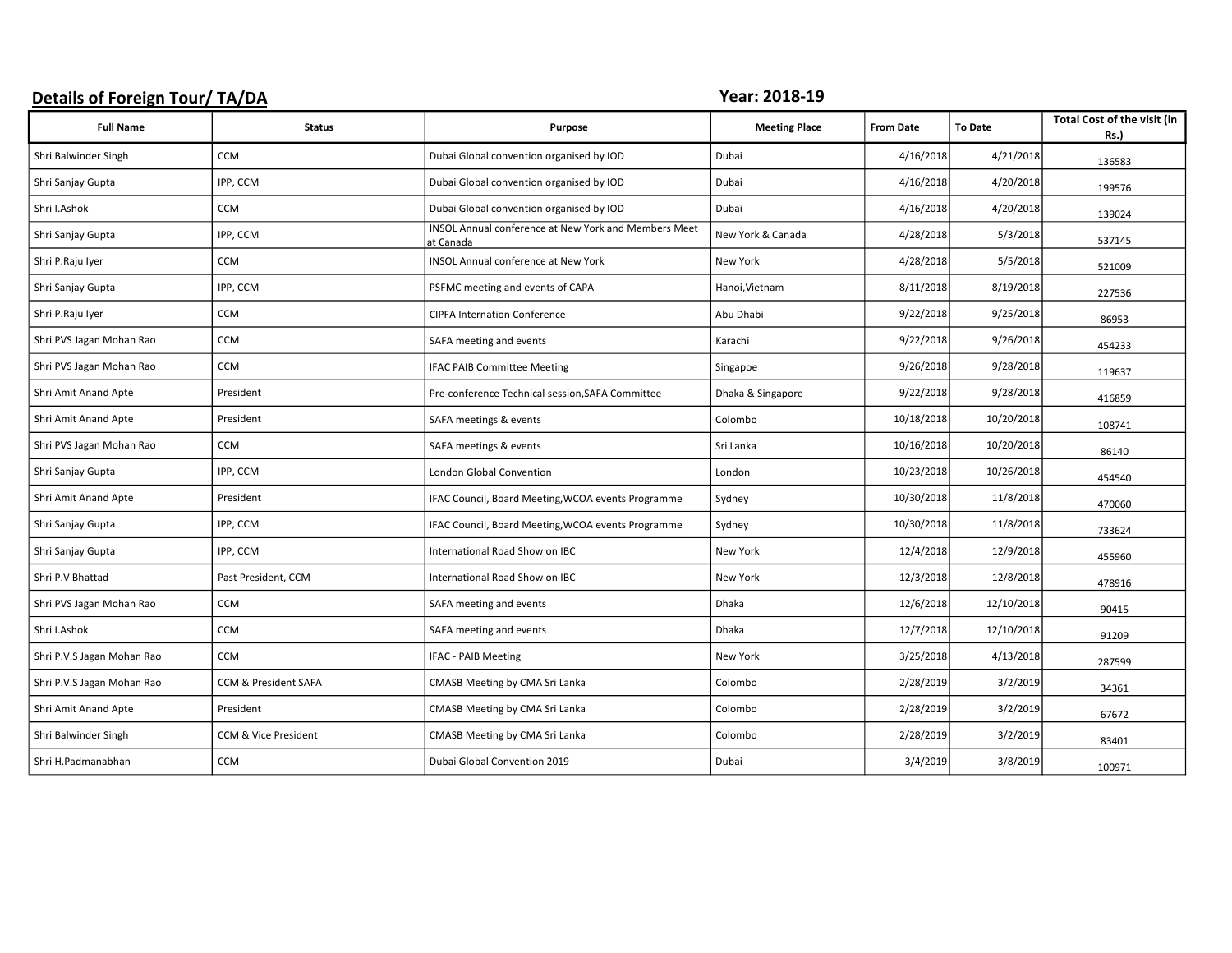| Shri I.Ashok             | <b>CCM</b>           | Dubai Global Convention 2019       | Dubai      | 3/4/2019  | 3/7/2019  | 97492  |
|--------------------------|----------------------|------------------------------------|------------|-----------|-----------|--------|
| Shri Amit Anand Apte     | President            | Dubai Global Convention 2019       | Dubai      | 3/3/2019  | 3/9/2019  | 113624 |
| Shri Amit Anand Apte     | President            | IFAC PAIB Committee Meeting        | New York   | 3/25/2019 | 3/30/2019 | 353437 |
| Shri PVS Jagan Mohan Rao | CCM & President SAFA | <b>IFAC PAIB Committee Meeting</b> | l New York | 3/16/2019 | 3/30/2019 | 436415 |

### Details of Foreign Tour/ TA/DA TAGE CONSERVERSE PROPERTY AND THE VERTILE OF THE VERTILE OF THE VERTILE OF THE VERTILE OF THE VERTILE OF THE VERTILE OF THE VERTILE OF THE VERTILE OF THE VERTILE OF THE VERTILE OF THE VERTILE

| <b>Full Name</b>           | <b>Status</b>          | Purpose                                                          | <b>Meeting Place</b> | <b>From Date</b> | <b>To Date</b> | Total Cost of the visit (in<br>Rs.) |
|----------------------------|------------------------|------------------------------------------------------------------|----------------------|------------------|----------------|-------------------------------------|
| Shri Sanjay Gupta          | CCM, IPP               | Participation in Indian Chamber of Commerce                      | Mauritious           | 4/10/2019        | 4/14/2019      | 165397                              |
| Shri Amit Anand Apte       | President              | Inauguration of Singapore overseas center of Cost<br>Accountants | Singapore            | 4/12/2019        | 4/22/2019      | 105441                              |
| Shri Sanjay Gupta          | CCM, IPP               | Attending conference/road shows on IBC 2016                      | Hongkong             | 4/23/2019        | 4/26/2019      | 148344                              |
| Shri Amit Anand Apte       | President              | CAPA Meetings & CMA collaboration discussion                     | Malaysia             | 5/29/2019        | 6/2/2019       | 239419                              |
| Shri PVS Jagan Mohan Rao   | CCM, President of SAFA | CAPA Meetings & CMA collaboration discussion                     | Malaysia             | 5/31/2019        | 6/1/2019       | 135954                              |
| Shri Sanjay Gupta          | CCM, IPP               | International conference and investor meet on IBC                | Singapore            | 6/5/2019         | 6/8/2019       | 154935                              |
| Shri Sanjay Gupta          | CCM, IPP               | <b>Insolvency Policy Colloquium</b>                              | London               | 6/17/2019        | 6/22/2019      | 543380                              |
| Shri Balwinder Singh       | President              | SAFA Meeting and Events                                          | Sri Lanka            | 7/28/2019        | 7/31/2019      | 100049                              |
| Shri P Raju Iyer           | <b>CCM</b>             | SAFA Meeting and Events                                          | Sri Lanka            | 7/29/2019        | 7/31/2019      | 84728                               |
| Shri PVS Jagan Mohan Rao   | President of SAFA      | SAFA Meeting and Events                                          | Sri Lanka            | 7/29/2019        | 7/30/2019      | 85921                               |
| Shri Ashish Prakash Thatte | <b>CCM</b>             | SAFA Meeting and Events                                          | Sri Lanka            | 7/28/2019        | 7/31/2019      | 84216                               |
| Shri PVS Jagan Mohan Rao   | <b>CCM</b>             | <b>IFAC PAIB Committee Meeting</b>                               | New York             | 9/22/2019        | 10/7/2019      | 621455                              |
| Shri Vijendra Sharma       | <b>CCM</b>             | IPSASB Rountable and Capacity Bulding Forum and PSFMC<br>Meeting | Manila               | 10/8/2019        | 10/12/2019     | 230566                              |
| Shri Ashish Prakash Thatte | <b>CCM</b>             | London Global Convention by IOD                                  | London               | 11/11/2019       | 11/17/2019     | 446277                              |
| Shri Vijendra Sharma       | <b>CCM</b>             | London Global Convention by IOD                                  | London               | 11/12/2019       | 11/17/2019     | 381046                              |
| Shri PVS Jagan Mohan Rao   | President of SAFA      | CAPA and IFAC Council Meeting                                    | Canada               | 11/11/2019       | 11/14/2019     | 442350                              |
| Shri Balwinder Singh       | President              | CAPA and IFAC Council Meeting                                    | Canada               | 11/10/2019       | 11/18/2019     | 499855                              |
| Shri Neeraj D Joshi        | <b>CCM</b>             | CAPA and IFAC Council Meeting                                    | Canada               | 11/10/2019       | 11/20/2019     | 305277                              |
| Shri V.Murali              | <b>CCM</b>             | SAFA Meetings & Events                                           | Dhaka                | 11/29/2019       | 12/2/2019      | 92806                               |